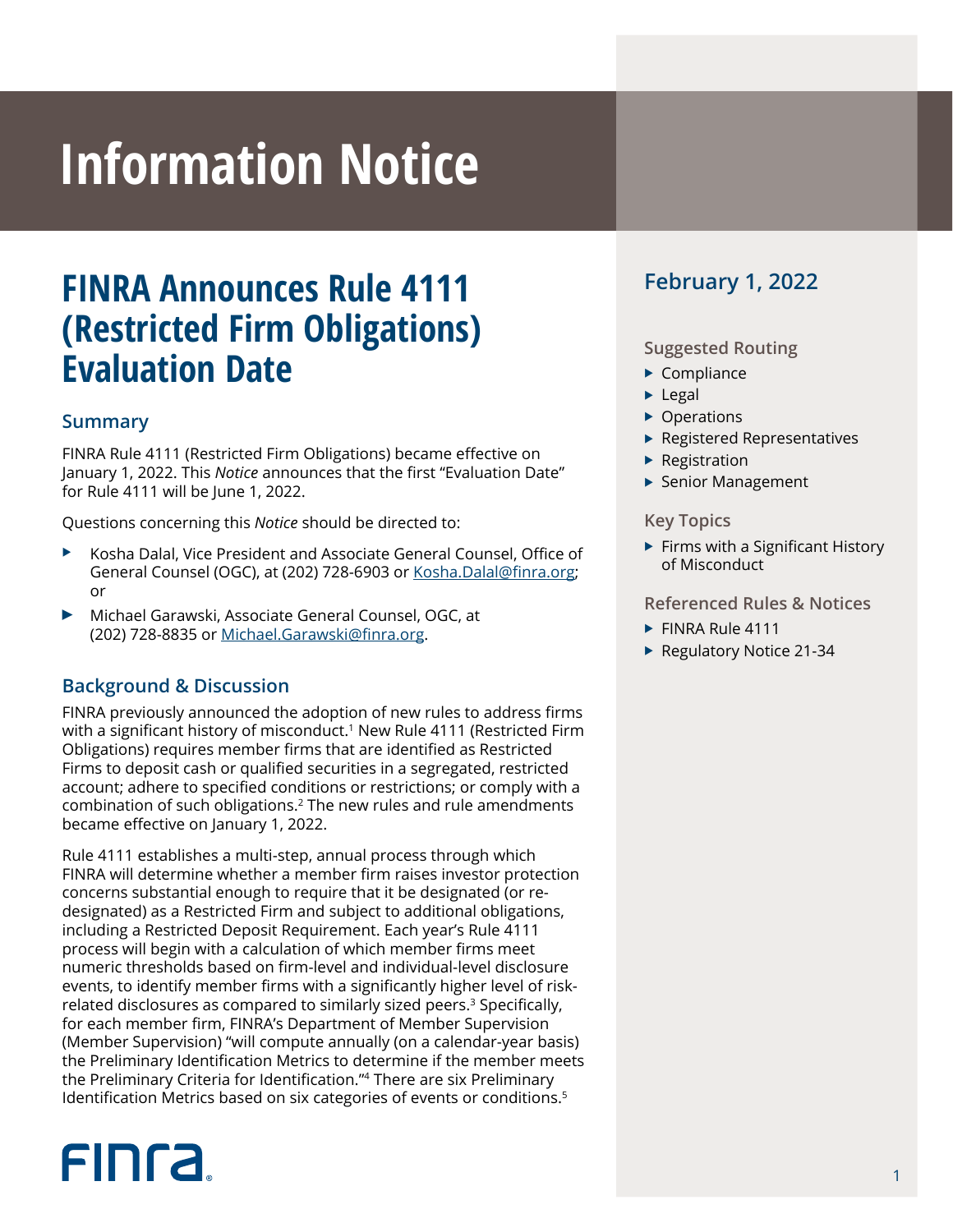The date, each calendar year, as of which Member Supervision calculates the Preliminary Identification Metrics to determine if the member firm meets the Preliminary Criteria for Identification is the "Evaluation Date."6 The Evaluation Date impacts numerous aspects of the annual calculation—including, among other things, what the Evaluation Period is, $7$  the number of Registered Persons In-Scope, $8$  and the number of Registered Persons Associated with Previously Expelled Firms<sup>9</sup>—and which firm-size Preliminary Identification Metrics Thresholds apply.<sup>10</sup> The Evaluation Date will establish the date as of wh*i*ch all specified events that are reportable on the Uniform Registration Forms, or otherwise included in Rule 4111, would be included in the annual calculation of the Preliminary Criteria for Identification.11

In *[Regulatory Notice 21-34](https://www.finra.org/rules-guidance/notices/21-34)*, FINRA explained that it would announce the first Evaluation Date no less than 120 calendar days before the first Evaluation Date. Pursuant to that commitment, FINRA announces that the first Evaluation Date will be Wednesday, June 1, 2022.<sup>12</sup> FINRA reiterates that the Evaluation Date is not the date when FINRA would actually perform the annual calculation of which member firms meet the Preliminary Criteria for Identification. Rather, FINRA plans to actually perform the annual calculation at least 30 days after the Evaluation Date, to account for the time between when relevant disclosure events occurred and when firms must report those events on the Uniform Registration Forms.

#### **Resources for Firms**

FINRA has published on its website a table that maps the various disclosure event categories that are defined in Rule 4111 (the Registered Person Adjudicated Events, Registered Person Pending Events, Registered Person Termination and Internal Review Events, Member Firm Adjudicated Events, and Member Firm Pending Events categories) to the relevant disclosure questions and fields on the Uniform Registration Forms and, where applicable, information released in BrokerCheck.13 This category mapping is provided as a tool to assist firms in understanding Rule 4111. The terms used in the mapping are defined in Rule 4111, which controls their meaning. The mapping guidance will be updated publicly as needed.

FINRA will be making public additional resources to assist member firms with Rule 4111. As FINRA explained in *Regulatory Notice 21-34*, these will include a list of expelled firms that will be published on FINRA's website and an "early indicator calculation." FINRA expects that the first early indicator calculations will be available in early June 2022. In addition, FINRA expects to publish on its website frequently asked questions (FAQs) concerning Rule 4111. FINRA will provide notice when these additional resources are available.